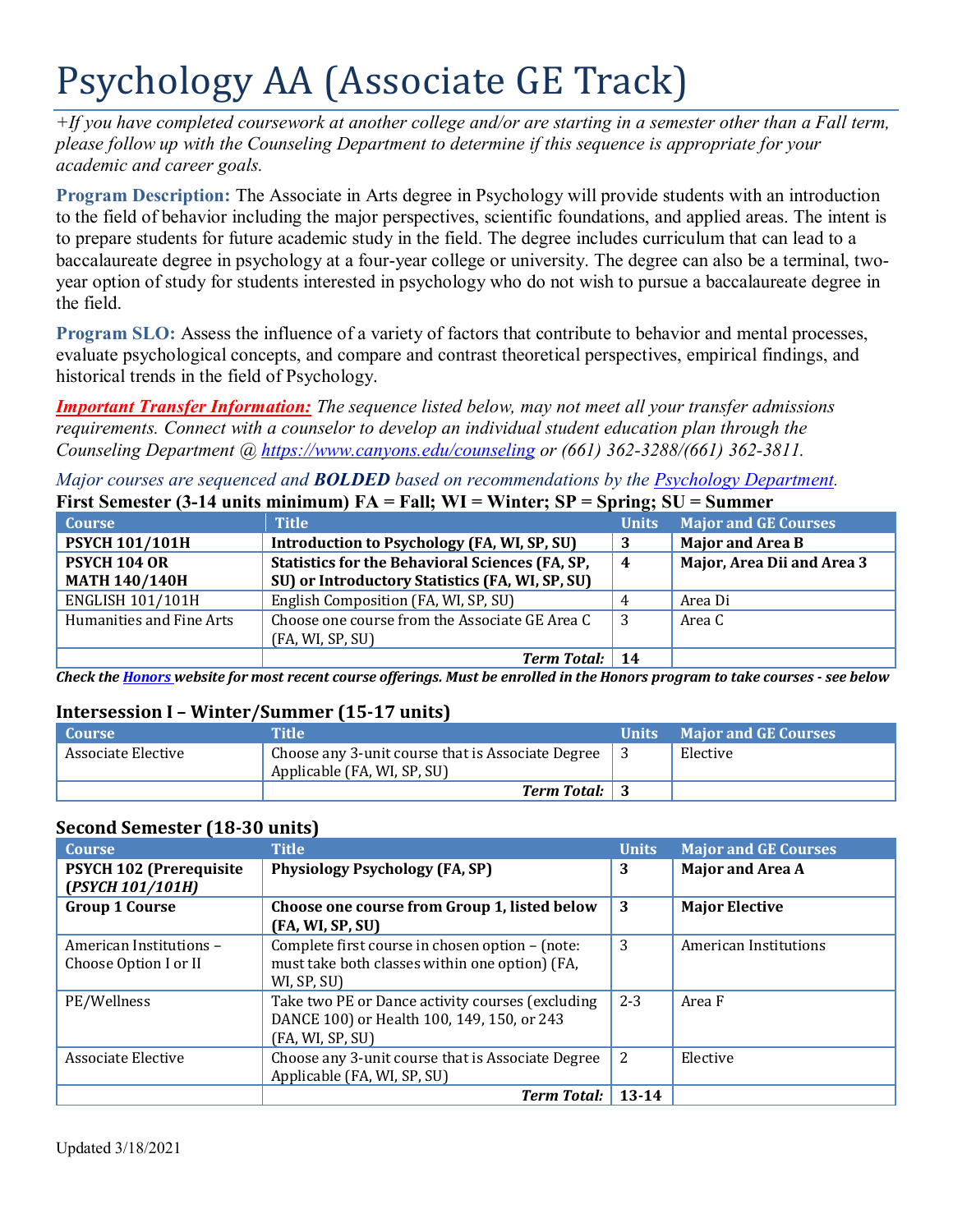## **Intersession II– Winter/Summer (31-36 units minimum)**

| <b>Course</b>      | Title                                                                                          | <b>Units</b> | <b>Major and GE Courses</b> |
|--------------------|------------------------------------------------------------------------------------------------|--------------|-----------------------------|
| Associate Elective | Choose any 3-unit course that is Associate Degree $\vert$ 3<br>Applicable (FA, WI, SP, SU)     |              | Elective                    |
| Associate Elective | Choose any 3-unit course that is Associate Degree $\parallel$ 3<br>Applicable (FA, WI, SP, SU) |              | Elective                    |
|                    | Term Total: 6                                                                                  |              |                             |

# **Third Semester (37-48 units minimum)**

| Course                         | Title                                                                                                             | <b>Units</b> | <b>Major and GE Courses</b> |
|--------------------------------|-------------------------------------------------------------------------------------------------------------------|--------------|-----------------------------|
| <b>PSYCH 103 (Prerequisite</b> | <b>Introduction to Behavioral Research Methods</b>                                                                | 3            | <b>Major Course</b>         |
| PSYCH 101 AND PSYCH 104        | (FA, SP)                                                                                                          |              |                             |
| or MATH 140/140H)              |                                                                                                                   |              |                             |
| <b>PSYCH 225</b>               | <b>Psychology of Learning and Behavior (FA, SP)</b>                                                               | 3            | <b>Major Course</b>         |
| American Institutions          | Complete second course in chosen option - (note:<br>must take both classes within one option) (FA, WI,<br>SP, SU) | 3            | American Institutions       |
| Associate Elective             | Choose any 3-unit course that is Associate Degree<br>Applicable (FA, WI, SP, SU)                                  | 3            | Elective                    |
|                                | <b>Term Total:</b>                                                                                                | 12           |                             |

# **Fourth Semester (49-60 units minimum)**

| <b>Course</b>               | <b>Title</b>                                      | <b>Units</b> | <b>Major and GE Courses</b>      |
|-----------------------------|---------------------------------------------------|--------------|----------------------------------|
| <b>PSYCH 126</b>            | <b>Cognitive Psychology (FA, SP, SU)</b>          | 3            | <b>Major Course</b>              |
| <b>Group 2 Course</b>       | Choose one course from Group 2, listed below      | -3           | <b>Major Elective</b>            |
|                             | (FA, WI, SP, SU)                                  |              |                                  |
| Diversity Course if not yet | Choose any 3-unit course that is Associate Degree | -3           | Elective - Take a Diversity Area |
| taken OR Associate Elective | Applicable (FA, WI, SP, SU)                       |              | 4 GE if not yet completed        |
| Associate Elective          | Choose any 3-unit course that is Associate Degree | -3           | Elective                         |
|                             | Applicable (FA, WI, SP, SU)                       |              |                                  |
|                             | <b>Term Total:</b>                                |              |                                  |

*Students are encouraged to take additional Psychology courses to fulfill Associate elective units.*  **Total Units: 60+**

#### **Group 1 – Choose three units from the following**

| <b>PSYCH 172/172H</b> | Developmental Psychology (FA, WI, SP, SU) |  |
|-----------------------|-------------------------------------------|--|
| *PSYCH 230            | Human Sexuality (FA, WI, SP, SU)          |  |
| $*$ PSYCH 235         | Psychology of Gender Roles (FA, SP, SU)   |  |
| *PSYCH 240            | Abnormal Psychology (FA, WI, SP, SU)      |  |
| *PSYCH 272            | Adult Development and Aging (Varies)      |  |

*\*Courses with an (\*) next to them will double-count toward the Diversity GE Requirement Area 4.* 

#### **Group 2 – Choose three units from the following**

| PSYCH 105 | Personal Growth and Adjustment (FA, SP)   |  |
|-----------|-------------------------------------------|--|
| PSYCH 109 | Social Psychology (FA, WI, SP, SU)        |  |
| PSYCH 110 | Psychology as a Major and Profession (FA) |  |
| PSYCH 180 | Positive Psychology (FA, SP)              |  |

**American Institutions Requirement –** Select one of the options below and complete a total of 6 units

| <b>Option 1</b> | One course from the following: Economics 170/170H, History 111/111H, History 112/112H, |
|-----------------|----------------------------------------------------------------------------------------|
|                 | History 120/120H, or History 130 AND Political Science 150/150H (FA, WI, SP, SU)       |
| <b>Option 2</b> | $History 111/111H AND History 112/112H (FA, WI, SP, SU)$                               |